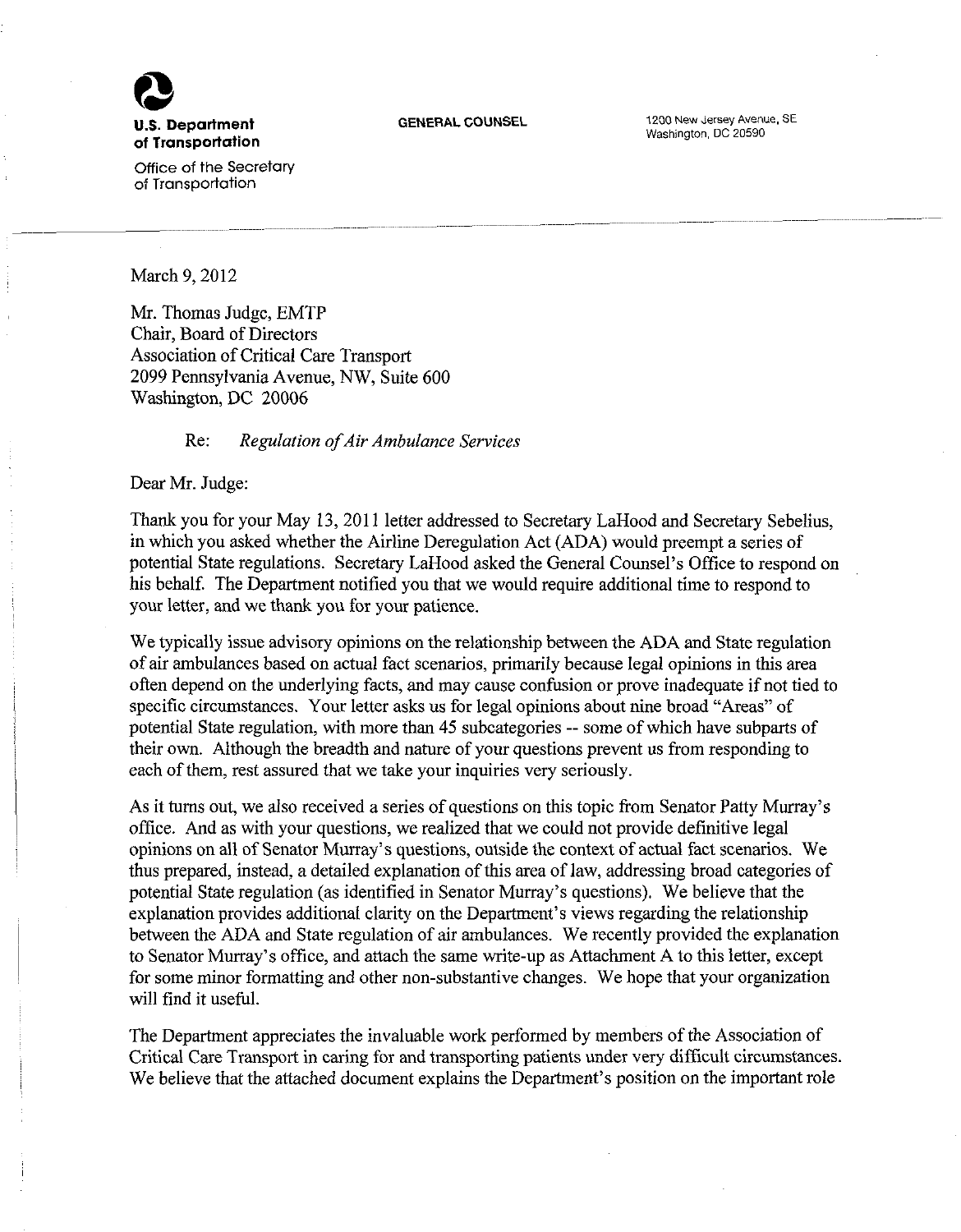played by the States in regulating patient care, consistent with the ADA. If you have additional questions, however, please feel free to contact me at (202) 366-9151.

Sincerely, Ronald Jackson

Assistant General Counsel for Operations

cc: V. Ann Stallion (HHS) U.S. Department of Justice (Executive Secretariat)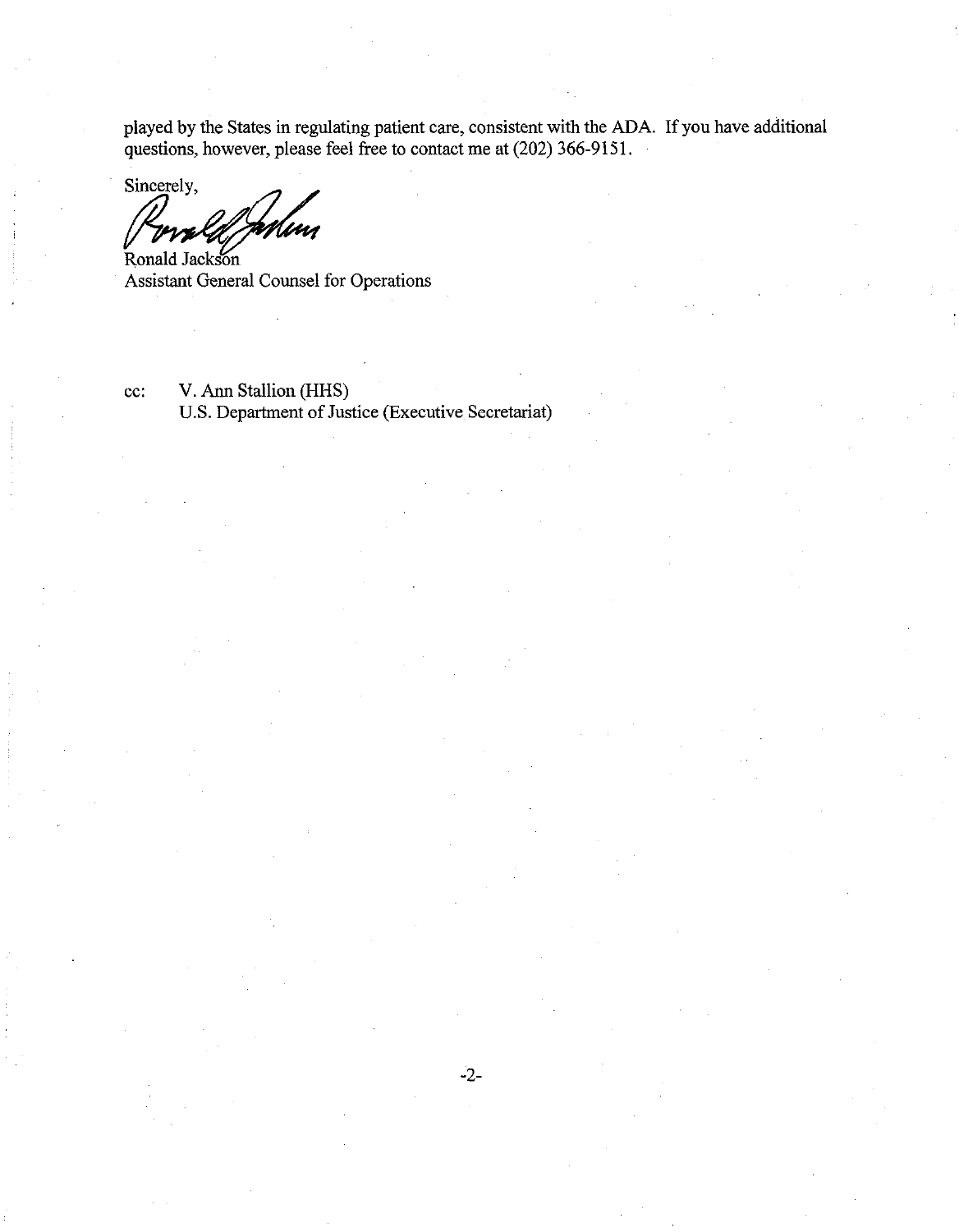# **Attachment A To Letter Dated March 9,2012 From Ronald Jackson to the Association of Critical Care Transport**

# *Questions and Answers*

## Question:

Both the Federal government and State governments regulate the air ambulance industry. The Federal Aviation Administration regulates the aviation safety of the industry, and State governments can regulate the medical aspects of air ambulances. The Airline Deregulation Act (ADA) of 1978 preempts States from economic regulation of the air ambulance industry, including the regulation of rates, routes and services.

However, the boundaries between Federal and State regulation are not always well defined, and it is not always clear which regulations may be economic in nature. To date, any clarification of Federal or State regulatory authority has been provided on a case-by-case basis by the courts or opinion letters from the Department of Transportation. This process has left many questions about which aspects of the air ambulance industry States may regulate.

Please indicate whether the requirements listed below may be regulated by a State. If not, please explain the reason. In addition, for anything listed below that the Department interprets as being preempted by the Airline Deregulation Act, please indicate whether the Department of Transportation or the Federal Aviation Administration has exercised any oversight.

# General Answer:

The Department of Transportation (DOT) appreciates the questions presented to us. We describe below the legal standards we use to determine the permissibility of State regulation of an air ambulance provider, in light of potential Federal legal restrictions.

DOT recognizes a State's customary role in the regulation of medical care to patients within its borders. A State may act in its:

> traditional role in the delivery of medical services  $-$  the regulation of staffing requirements, the qualifications of personnel, equipment requirements, and the promulgation of standards for maintenance of sanitary conditions. Hiawatha Aviation of Rochester v. Minnesota Dep't of Health. 389 N.W.2d 507, 509 (Minn. 1986).

On the other hand, the Federal Aviation Administration (FAA) has plenary authority to regulate safety of aircraft and crew operations. In this regard, courts have found that:

> FAA preemption in the area of aviation safety is absolute. State regulations that require air carriers to provide specific aviation safety related equipment, and to participate in safety related training, are therefore preempted. Med-Trans Corp. v. Benton, 581 F. Supp.2d 721, 740 (E.D.N.C. 2008).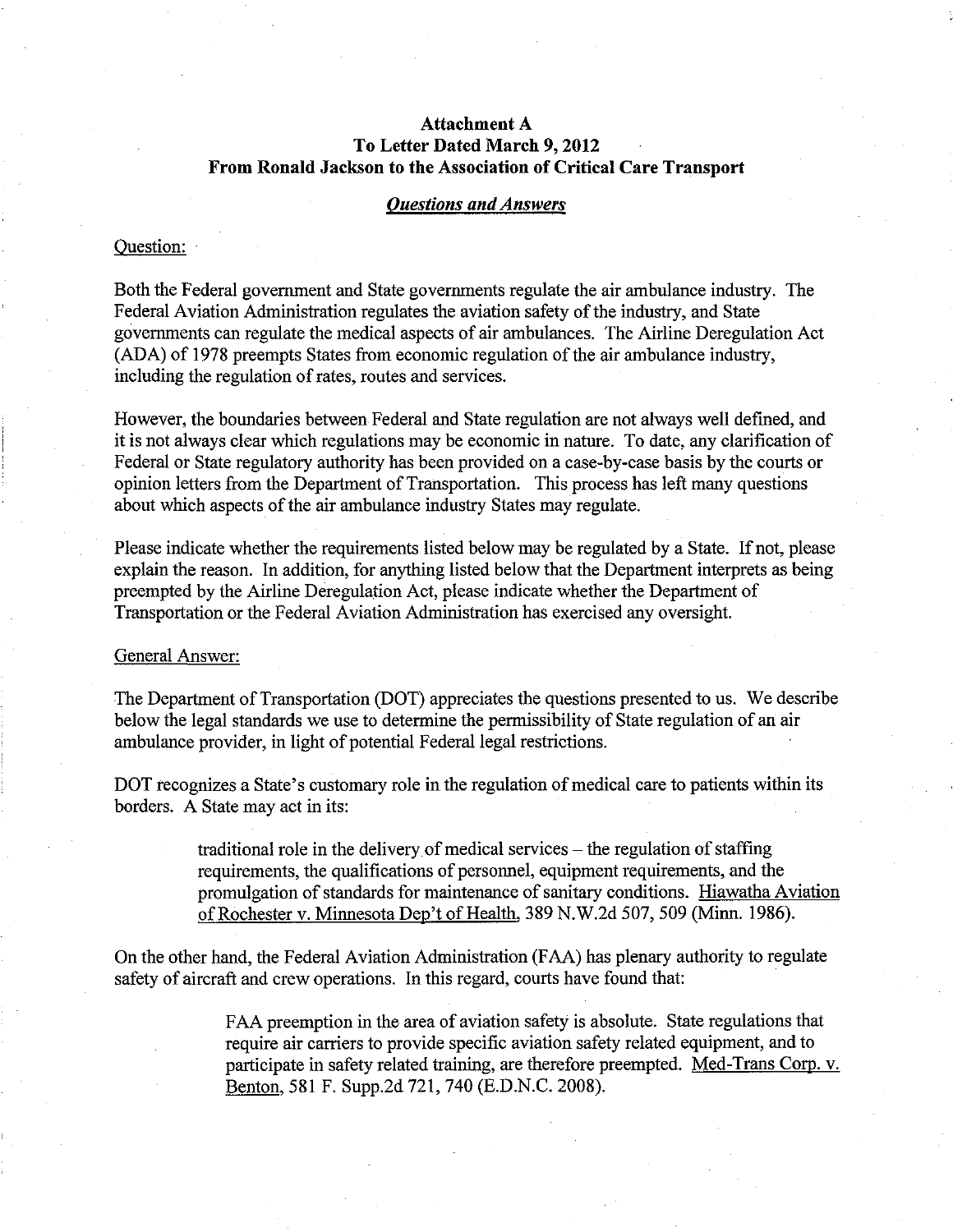With safety the province of the FAA, and the regulation of patient care the province of the States, the more complex questions concern the Airline Deregulation Act's (ADA) preemption provision, which prohibits State economic regulation of air carriers. Specifically, pursuant to 49 U.S.C. § 41713(b), a State or political subdivision "may not enact or enforce a law, regulation, or other provision having the force and effect of law related to a price, route, or service of an air carrier." Through the ADA, Congress preempted such State regulation in favor of reliance on competitive market forces to provide efficiency, innovation, and low prices in transportation. 49 U.S.C. § 40101(a)(4),(6), and (12).

The courts have broadly interpreted the words "related to" in the ADA preemption provision. For example, a State requirement may "relate to" the price, route, or service of an air carrier even if the impact is "indirect." Rowe v. New Hampshire Motor Transport Ass'n. 552 U.S. 364 (2008) (interpreting the motor carrier deregulation statute, based on the ADA). On the other hand, requirements that impact an air carrier's prices, routes, or services in only a "tenuous, remote, or peripheral manner" are not preempted. Branche v. Airtran Airways. Inc.. 342 F.3d 1248 (11th Cir. 2003) (airlines not protected from a whistleblower statute of general applicability passed in Florida). State requirements with a "significant impact" on an air carrier's prices, routes, or services are preempted. Med-Trans. 581 F.Supp.2d at 735 (citing Rowe. 552 U.S. 364 and Morales v. Trans World Airlines. Inc.. 504 U.S. 374, 378 (1992)).

In sections 1 through 10 below, we address the specific State standards you hypothesize. Please note, however, that these responses provide general guidance and do not represent a determination of any specific future issue.

1. Medically-related equipment standards (for example, specific standards for design, engine power or electrical systems to support the use of specified medical equipment).

## Answer:

In Med-Trans. the U.S. District Court for the Eastern District of North Carolina had occasion to rule on the permissibility of certain State requirements for medical equipment and patient care affecting air ambulance operators. The court held that the ADA did not preempt requirements "specifying medically related equipment, sanitation, [or] supply and design requirements for air ambulances," or a requirement mandating a plan to inspect, repair, and clean medical equipment on board. Med-Trans. 581 F.Supp.2d at 739-40.

The Department also has provided guidance on the permissibility of State medical requirements related to air ambulance providers. In the context of Hawaii air ambulance medical requirements, for example, the Department wrote that State medical requirements on air ambulance operators for such items as patient oxygen masks, litters, and patient assessment devices on board air ambulance aircraft are permissible. See Apr. 23, 2007 Letter from Rosalind A. Knapp, Acting General Counsel of the Department of Transportation, to Gregory S. Walden, Counsel for Pacific Wings, L.L.C.

 $\overline{2}$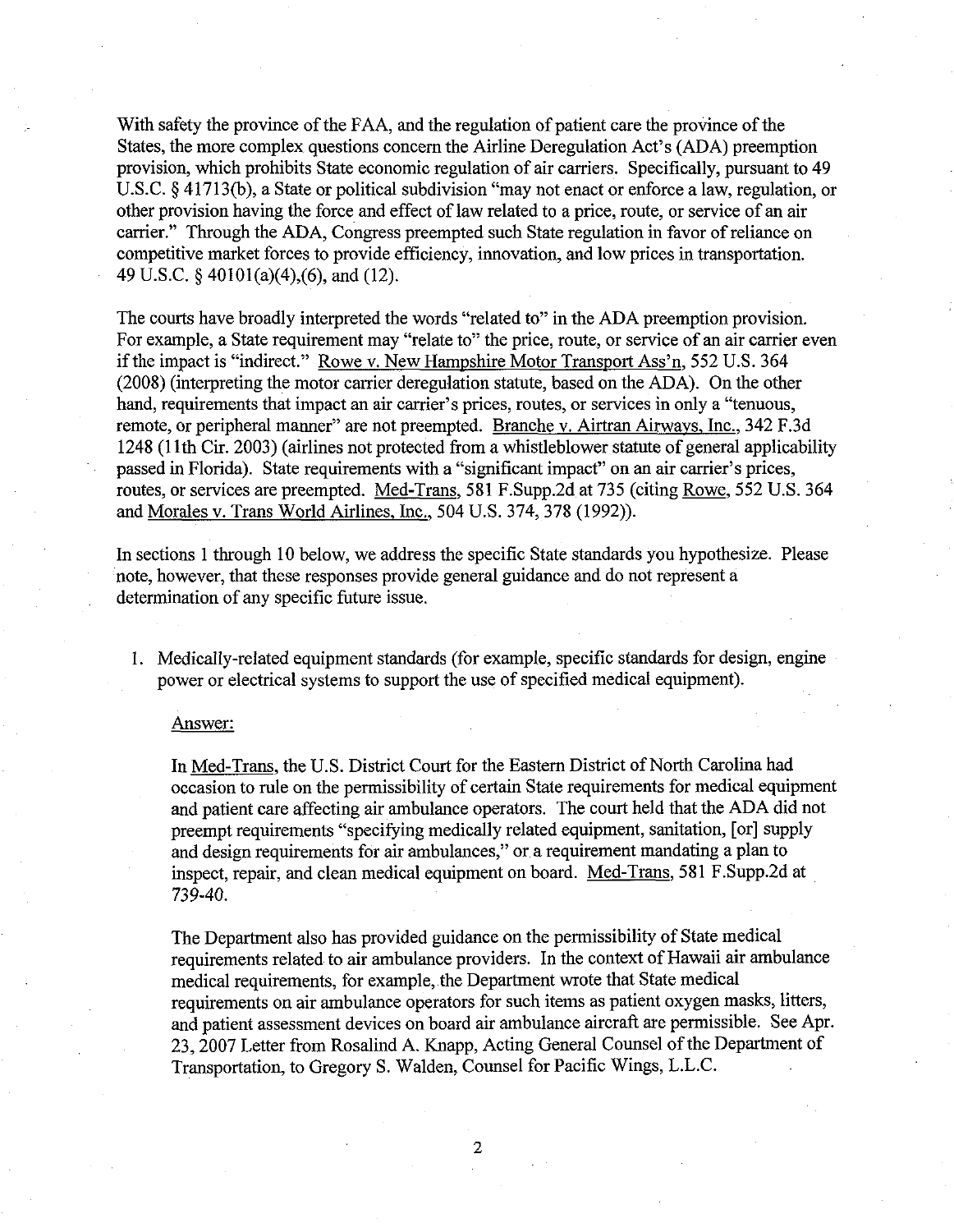Similarly, the Department has opined that State requirements for medical services provided inside an air ambulance, including minimum requirements for medical equipment, are not preempted by the FAA's safety authority (except for their flight safety aspects). See Feb. 20, 2007 Letter from James R. Dann, Deputy Assistant General Counsel for the Department of Transportation, to Donald Jansky, Assistant General Counsel for the State of Texas. Thus, if a State requires particular medical equipment on board air ambulances and that equipment in turn necessitates a certain level of electrical power, there is no preemption so long as applicable FAA standards for installation or operation of the equipment are met (for example, so that there is no interference with safe flight).

Although State medically-related standards for medical equipment have been found permissible, States may not prescribe avionics equipment standards for air ambulances; these are preempted by the FAA's safety authority. Air Evac EMS. Inc. v. Robinson. 486 F.Supp.2d 713, 722 (M.D. Tenn. 2007) (involving a mandated type of altimeter).

In the context of a State regulation of medical equipment that bears on aviation safety, the Department has noted that, to the extent State air ambulance requirements affect matters concerning aviation safety, including air ambulance equipment, operation, and pilot qualifications, these would fall under the purview of the FAA and therefore are preempted by Federal law. 49 U.S.C. §§ 44701, 44703, 44704, 44705, 44711, 44717, and 44722. The FAA has developed and administers an extensive system of aviation safety certification and regulation, which extends to air ambulances. See 14 CFR Part 135 (operating specifications) and 14 CFR Part 119 (air carrier operating certificates). The FAA also regulates the safety aspects of medical equipment installation and storage aboard aircraft. See FAA Flight Standards Information Management System (Order 8900.1, Volume 4, Chapter 5, and Volume 6, Chapter 2, Sections 7 and 32); FAA Advisory Circulars 135-14A and 135-15; see also Apr. 23, 2007 Letter from Acting General Counsel Knapp to Gregory S. Walden, Esq.

2. Requirements related to the patient care environment (such as the design of the medical bay and configuration of the air ambulance for the provision of patient care).

#### Answer:

Last year, the Department responded to a request for an opinion from the State of Tennessee Department of Health on whether Federal law would preempt a proposed Tennessee State Emergency Medical Services Board rule mandating cabin climate control in air ambulances. We stated that such a requirement would not be preempted by the ADA if it serves primarily a patient care objective and if its installation conforms to the FAA's safety standards. Nov. 12, 2010 Letter from Robert S. Rivkin, General Counsel of the Department of Transportation, to Lucille F. Bond, Assistant General Counsel for the State of Tennessee.

Similarly, we have opined that State of Hawaii requirements for patient care, such as patient oxygen masks, minimum flow rates for a patient's oxygen supply, reporting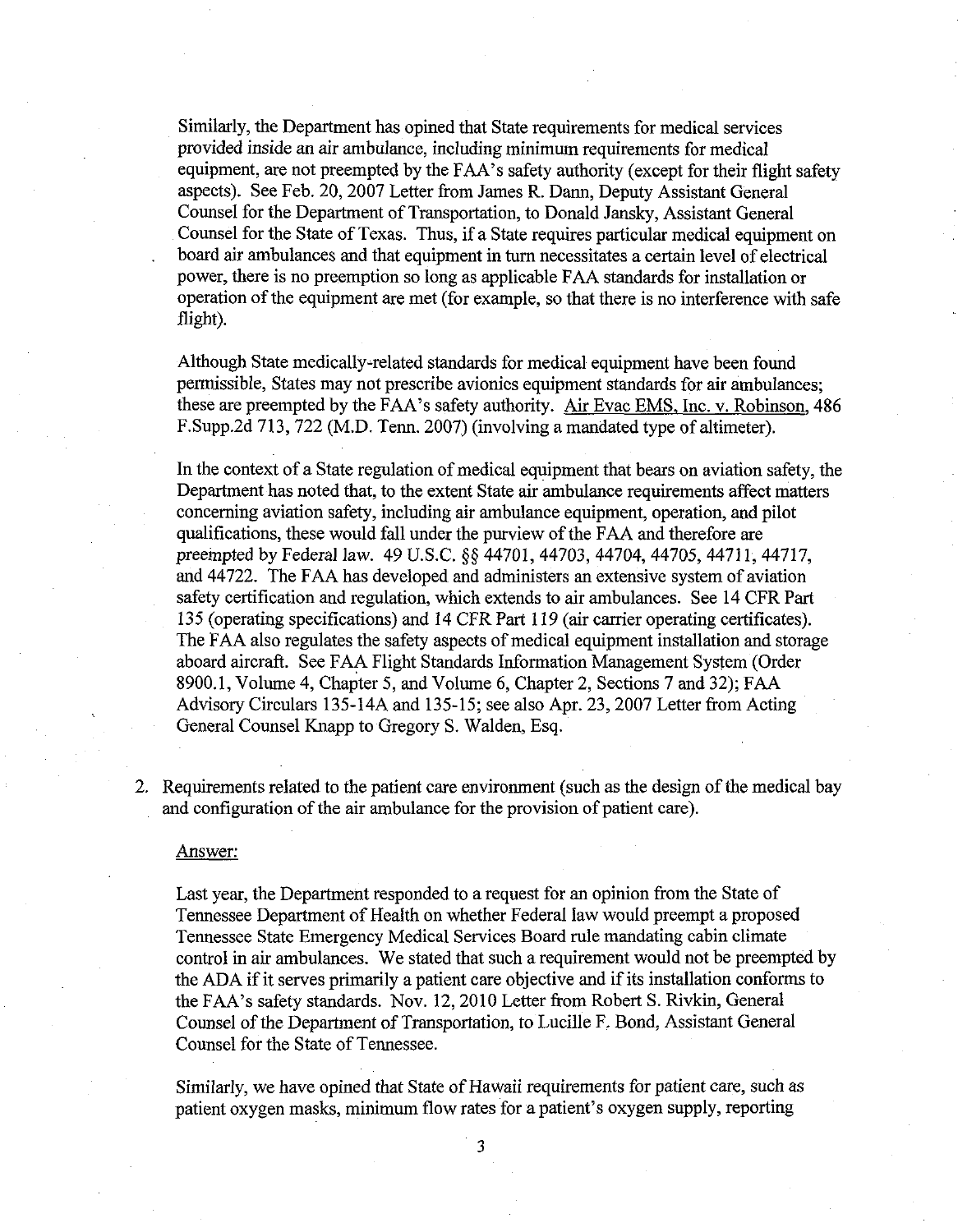requirements as to a patient's condition, litters, blankets, sheets, and trauma supplies are not preempted by the FAA's safety standards, so long as the FAA requirements pertaining to safe installation and carriage aboard an aircraft are met. See Apr. 23, 2007 Letter from Acting General Counsel Knapp to Gregory S. Walden, Esq.

Other State requirements related to the patient care environment, such as the design of the medical bay and configuration of the air ambulance for the provision of patient care, would similarly not be preempted if they serve primarily a patient care objective and meet the FAA's requirements pertaining to safe installation and carriage aboard an aircraft.

3. Requirements for the performance of the air ambulance to maximize patient outcomes, assure timeliness of transport, quality of care and patient safety (such as requiring that air ambulances be able to travel certain distances without refueling, not load a patient with the rotors turning, be able to lift off within a certain time after patient and medical crew are aboard, or provide ventilation without compromising temperature regulation).

## Answer:

As indicated above, the general principle is that State regulation that serves primarily "a patient care objective" is properly within the State's regulatory authority. Med-Trans, 581 F.Supp.2d at 738. There, the Federal district court held that the ADA does not preempt a State statute requiring air medical programs to document "[a] written plan for transporting patients to appropriate facilities when diversion or bypass plans are activated." Id. at 738. The court found the requirement had too tenuous a relation to an air carrier's routes to be of concern under the ADA, because it did not define or restrict the service area, but simply required an operator to develop a plan to ensure the patient's medical care. Additionally, the court held that a State requirement that an air ambulance provider document a plan to inspect, repair, and clean medical and other patient care related equipment would not be preempted by the FAA's aviation safety authority. Id. at 740.

In this regard, we note that the Department has opined that an Arizona regulation of an air ambulance operator's "operating and response times" (in addition to regulating an air ambulance operator's entry through a certificate of public convenience and necessity, its rates, base of operations, accounting and report systems, and bonding) was preempted by the ADA's preemption provision. 49 U.S.C. § 41713(b). See June 16,1986 Letter from Jim J. Marquez, General Counsel of the Department of Transportation, to Chip Wagoner, Assistant Attorney General, Environmental Protection Unit, State of Arizona. See also Feb. 20, 2007 Letter from DOT Deputy Assistant General Counsel Dann to Texas Assistant General Counsel Jansky. Additionally, the Department has opined that a State requirement for 24-hour daily air ambulance availability is preempted by the ADA, because it prescribes particular hours or times of operations. The Department also advised that such a requirement is preempted by the FAA's aircraft and crew operation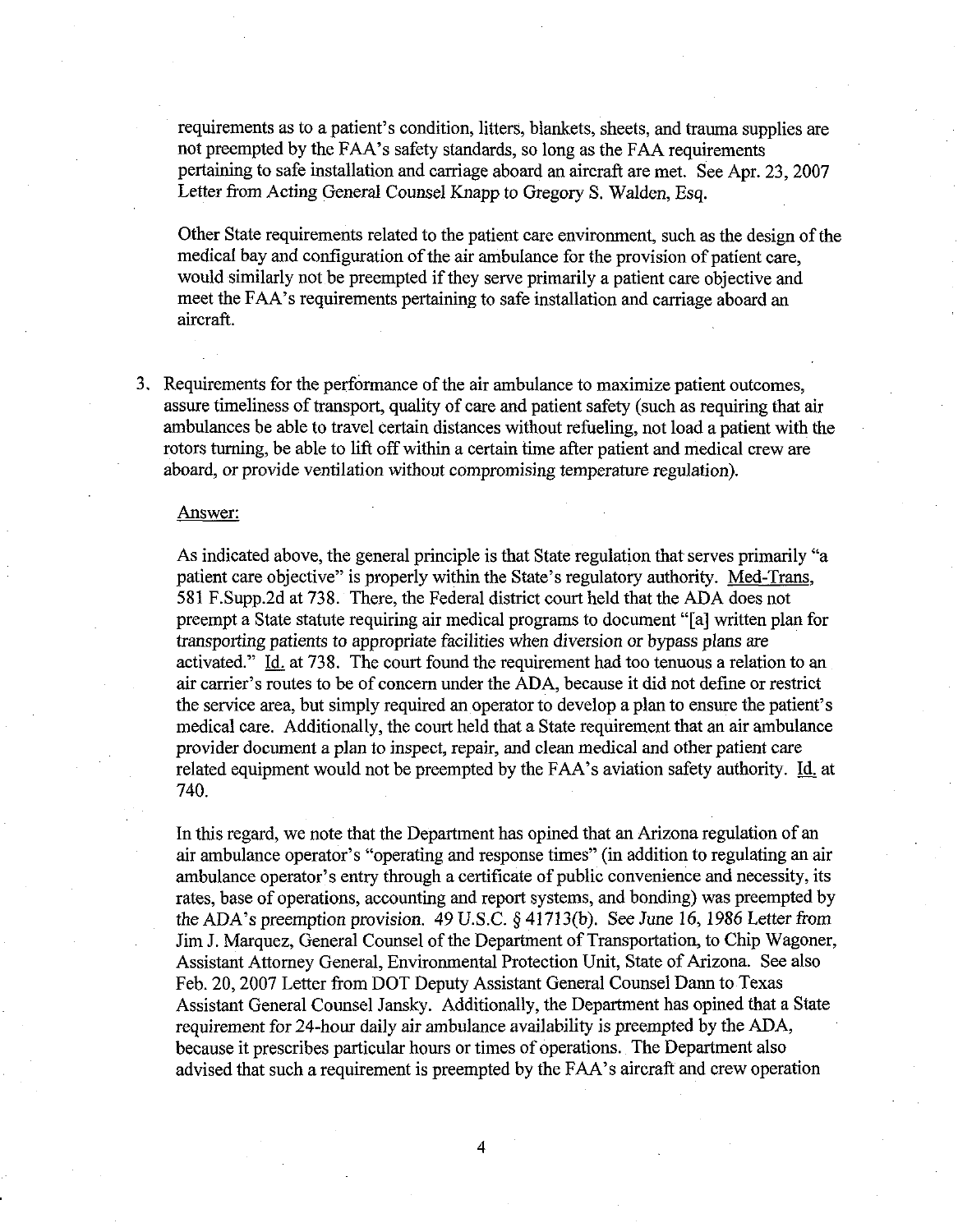safety regulations. See Apr. 23, 2007 Letter from Acting General Counsel Knapp to Gregory S. Walden, Esq.

4. Requirements related to the quality and acceptability of the medical services provided (such as requiring the use of medical procedures that follow the standard of care, or the use of state-of-the art medical devices, affiliation with health care institutions for clinical training, or reporting on quality of care, outcomes, and patient experience).

### Answer:

As indicated above, a State regulation on medical standard of care that serves primarily "a patient care objective" is properly within a State's regulatory authority.

The Med-Trans court made clear that vehicle- or equipment-related training, to ensure proper patient care on board an air ambulance, would not be preempted by the FAA's safety authority. 581 F.Supp.2d at 741. Hence, a State requirement for training about cabin pressurization ("altitude physiology") of an aircraft as it relates to specific medical conditions would not be preempted, nor would requirements that an air ambulance be staffed by a minimum number of medical personnel for patient care. The Federal district court, however, found training or other requirements related to aviation or aircraft safety to be preempted, only to the extent the requirements purport to impose aviation-related requirements on air ambulance providers. Id. at 740.

We have similarly opined that State training and licensure requirements of an air ambulance medical crew generally would not be preempted by Federal law. We cautioned that the FAA has minimum requirements for medical personnel aboard an aircraft, when in the positions of possible flight crew rather than medical crew. See Feb. 20, 2007 Letter from DOT Deputy Assistant General Counsel Dann to Texas Assistant General Counsel Jansky.

Although medical affiliation requirements (e.g., participation in and/or coordination with the regional or local EMS programs) are not preempted *per se,* it should be noted that the Federal district court in Med-Trans found a State Certificate of Need program requiring an air ambulance provider to obtain a "valid EMS Provider License" and have an "EMS Peer Review Committee" in place to operate as a Specialty Care Transport Program preempted under Federal law. 581 F.Supp.2d at 737. Under the facts of that case, the court found that the challenged regulations could be used to affect entry into the air ambulance market for reasons other than medical ones. The court stated:

The collective effect of the challenged regulations is to provide local government officials a mechanism whereby they may prevent an air carrier from operating at all within the state.... The court therefore finds that the [regulations] are preempted to the extent that they require approval of county government officials which, if denied, would preclude plaintiff from operating within the state. 583 F.Supp.2d at 738.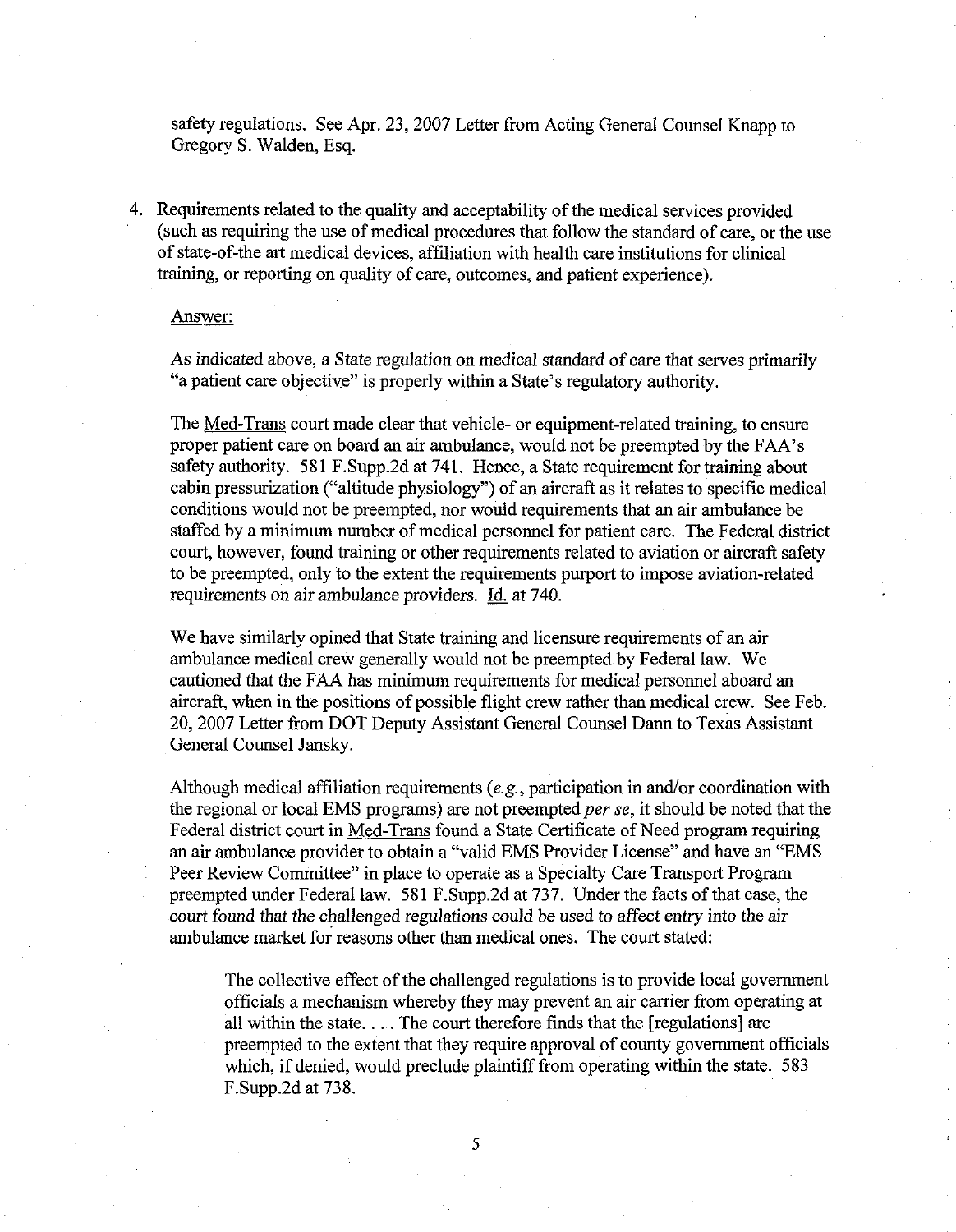5. Requirements related to the use of air medical services (including criteria for using ground versus air transport, or the use of particular air ambulances based on their ability to fulfill particular medical missions).

#### Answer:

As discussed above, a State may not regulate the entry into the market of air ambulance providers because of the Federal preemption provision of the ADA, 49 U.S.C. § 41713(b). See Med-Trans, 581 F.Supp.2d at 736 (State Certificate of Need law "significantly affects the rates, routes, and services of an air carrier in that it bars [an air ambulance operator] from performing flights [in the State]"; Hiawatha, 375 N.W.2d at 500-501 ("The [State] Department of Health cannot regulate the entry into the market of [an air ambulance operator's] proposed enterprise because this is a matter of aviation services within the jurisdiction and control of the [DOT].)" Id.

In addition, in response to a question about a State regulation of air carrier economic matters, including rates, insurance requirements, or when and where air ambulances may fly, we opined that the ADA would preempt any State regulation relating to rates, advertising, scheduling, and routing of air ambulances. See Feb. 20, 2007 Letter from DOT Deputy Assistant General Counsel Dann to Texas Assistant General Counsel Jansky.

This does not, however, preclude States from using medical criteria to determine the proper mode of patient transport or the proper medical facility to which a particular patient should be transported.

6. Requirements related to accessibility and availability of services (including requirements not to discriminate based on a patient's ability to pay, or to be available at specified hours and days, weather permitting).

## Answer:

In addition to the above discussion, the Department has advised that the ADA would preempt a Texas Subscription Program regulating subscription or membership programs offered by an emergency medical services provider (such as an air ambulance). See Nov. 3, 2008 Letter from D.J. Gribbin, General Counsel of the Department of Transportation, to Texas Attorney General Greg Abbott. Under the program, air ambulance service provided under a subscription program was required to be available to all persons, including paying subscribers and non-subscribers alike. We found that the Texas program impermissibly related to an air carrier's price and service by regulating the terms of service and its availability.

6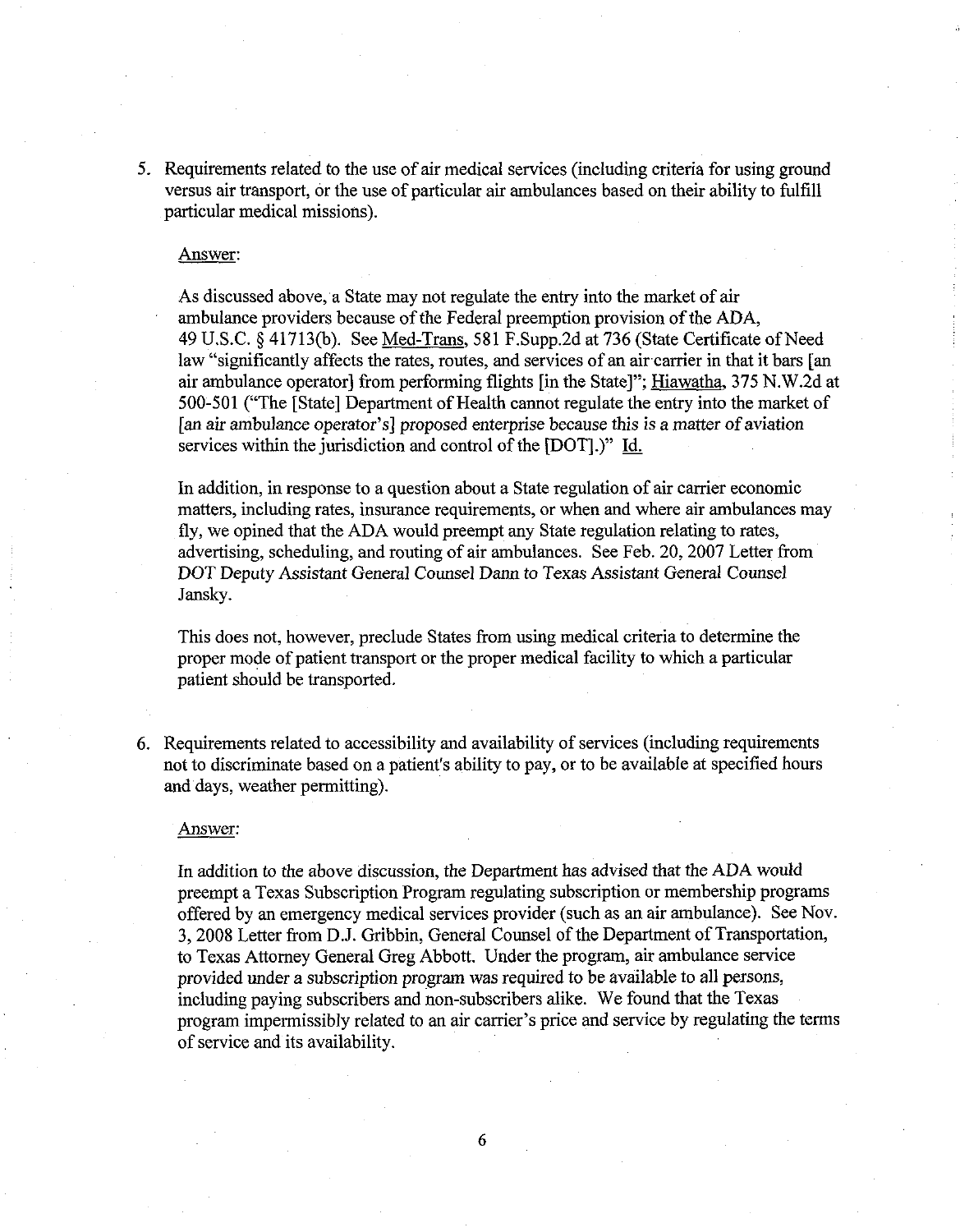Further, the Department opined that a Hawaii Certificate of Need program requiring the State to determine, among other things, the "reasonableness" of the cost of the air ambulance service was preempted by the ADA. Apr. 23, 2007 Letter from Acting General Counsel Knapp to Gregory S. Walden, Esq. We have also viewed State regulation of air ambulance rates to be similarly preempted. Feb. 20, 2007 Letter from DOT Deputy Assistant General Counsel Dann to Texas Assistant General Counsel Jansky. Finally, as noted previously, the Department has also opined that a State's 24 hours a day service requirement for air ambulance operations is preempted. See Apr. 23, 2007 Letter from Acting General Counsel Knapp to Gregory S. Walden, Esq.

7. Requirements related to dispatching and destination (including requirements that air ambulance services report on their response times or meet specified targets for response times, comply with protocols that govern scene response that prioritize responding air ambulances based upon consideration of medical capabilities for the required medical service and time-to-scene capabilities, or transport patients to particular destinations based on medical protocols).

### Answer:

In Med-Trans, the court had occasion to rule on the permissibility of State equipment requirements for air ambulances mandating that air ambulances synchronize voice radio communications with local EMS resources. The court found the requirements were not preempted if the equipment was necessary for proper patient care. 581 F.Supp.2d at 739- 740. Further, as we indicated above, the Med-Trans court held that the ADA did not preempt a State requirement for written plans on transporting medical patients aboard an air ambulance to appropriate facilities (but that the ADA did preempt requirements to obtain a franchise^.

We note that the FAA maintains authority for the regulation of safety-related aircraft dispatch requirements (as opposed to EMS dispatch requirements) and would likely view State requirements in this aviation safety area to be preempted. See 49 U.S.C. § 44701; 14 CFR §§ 121.591-121.667 (Part 121, Dispatching and Flight Release Rules). Moreover, the pilot in command of an aircraft is "directly responsible for, and is the final authority as to, the operation of that aircraft." 14 CFR § 91.3. Accordingly, while scene response protocols or prioritization may be used to assess whether air ambulance transport is appropriate for a particular patient, the safety of the aviation operation, including a "go" or "no go" decision, is the flight crew's responsibility under FAA regulations.

8. Requirements that would allow State EMS systems to coordinate air ambulance services and oversight (including requirements that would affect the relationships among air ambulances, other providers of other emergency medical services, referring entities, and medical institutions).

7

Answer: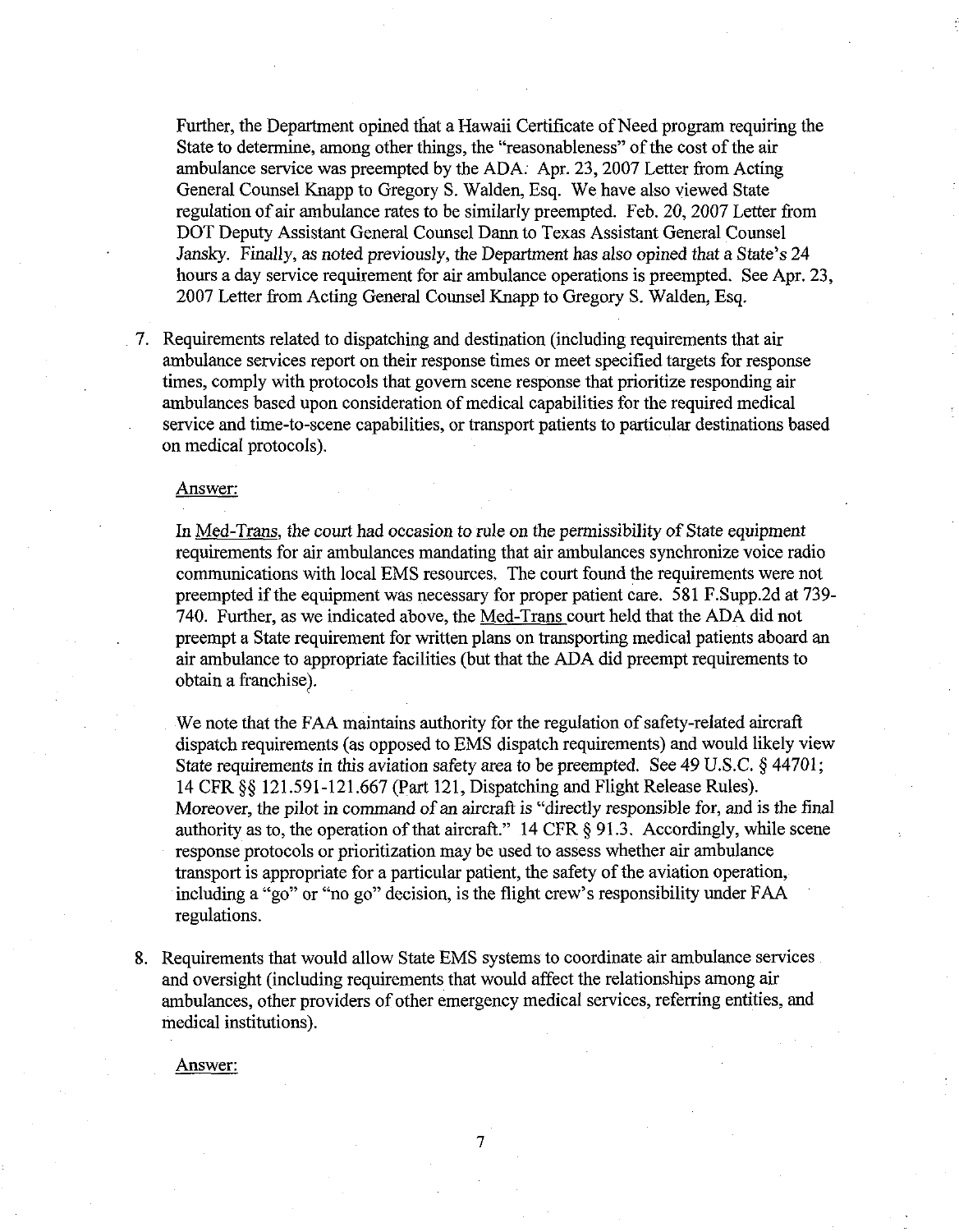State requirements for accreditation by an outside body would not be preempted by the ADA if the accreditation pertained exclusively to medical care. The court in Med-Trans held that a State may not require an air ambulance operator to provide specialty care in "a defined service area," because that impermissibly relates to an air carrier's routes and would be preempted by the ADA. 581 F.Supp.2d at 738.

Additionally, the Department has found a State's broad certification requirement for air ambulances based on the "quality, accessibility, availability and acceptability" of service, or prescription of particular hours or times of operation, to be preempted under the ADA, because those requirements impermissibly relate to an air carrier's service. Apr. 23, 2007 Letter from Acting General Counsel Knapp to Gregory S. Walden, Esq.

9. Requirements for a license based on medical capability (including specific licenses that are limited to an air ambulance's medical capabilities).

## Answer:

The Department has opined that licensing requirements that deal exclusively with medical care (as opposed to aviation safety, for example) would not be preempted by the ADA and could be imposed either directly with specific State requirements or indirectly through accreditation requirements. See Feb. 20, 2007 Letter from DOT Deputy Assistant General Counsel Dann to Texas Assistant General Counsel Jansky. This also would be true of licensing standards that strictly relate to matters of patient care, not to an air ambulance's rates, routes, or services. See Apr. 23, 2007 Letter from Acting General Counsel Knapp to Gregory S. Walden, Esq.

10. Requirements for medical accreditation by an entity identified by a State.

## Answer:

The Department has provided guidance that State regulations on air ambulance provider training and licensure requirements generally would not be preempted by the ADA when the requirements concern matters of patient care and do not venture into areas of Certificate of Need or other impermissible regulation of air ambulance rates, routes, or services. The Department has found that State requirements for accreditation by an outside body would not be preempted by the ADA if the accreditation pertained exclusively to medical care. See Feb. 20, 2007 Letter from DOT Deputy Assistant General Counsel Dann to Texas Assistant General Counsel Jansky. Similarly, the Department advised that State requirements for accreditation of air ambulance service by a medical professional body would not be preempted to the extent such requirements concern medical standards appropriate to each patient's needs. See Nov. 3, 2008 Letter from DOT General Counsel D.J. Gribbin to Texas Attorney General Greg Abbott.

The Med-Trans court, however, found a State requirement for an air ambulance provider to be affiliated with an EMS system preempted by the ADA to the extent it conditioned

8